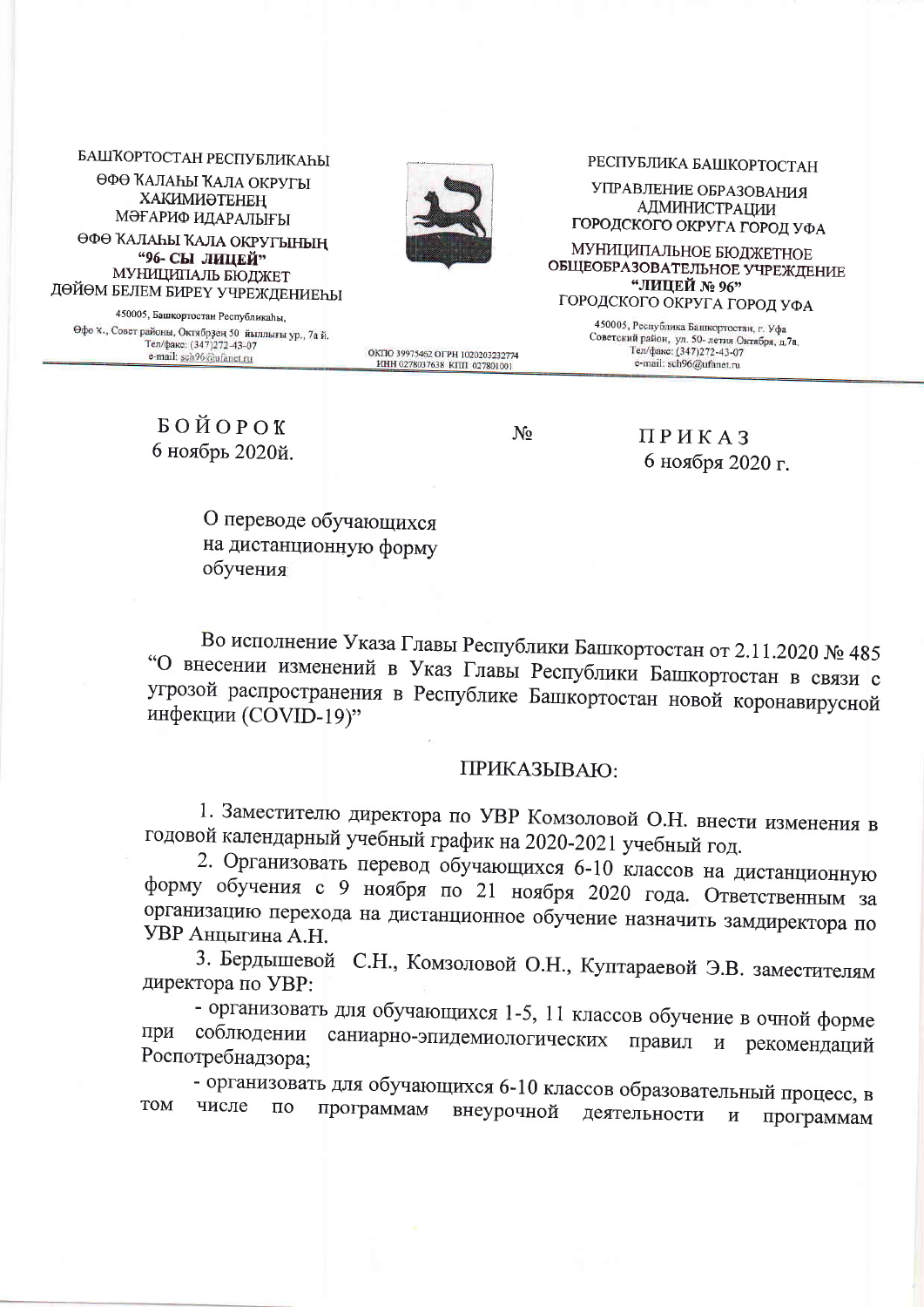дополнительного образований организовать в дистанционном формате с применением электронного обучения и дистанционных технологий;

- организовать информирование обучающихся родителей (законных представителей) организации обучения с помощью дистанционных  $\overline{00}$ технологий и условий такого обучения имеющимися средствами связи;

-проконтролировать внесение изменений в рабочие программы ООП, ООО, СОО в части закрепления обучения с помощью дистанционных технологий;

-внести коррективы в расписание звонков уроков 6 - 10 классов, сократив время проведения дистанционного урока до 30 минут, составить расписание онлайн-уроков;

- осуществлять контроль за объемом домашнего задания на онлайн уроках.

4. Назначить ответственными за организации обучения с помощью дистанционных технологий:

- классы I смены - Комзолова О.Н.,

- классы II смены - Куптараева Э.В.,

-информирование родителей, мониторинг заболеваемости, посещаемости – Аглеева К.Р.

- база данных с учебной информацией, компьютерное оборудование, интернет - Анцыгин А.Н.

- мониторинг здоровья работников - Грехова Е.Л.

5. Учителям-предметникам при реализации основных образовательных программ начального общего, основного общего, среднего общего образования внести изменения в календарно-тематическое планирование по предметам учебного плана в связи с изменением сроков осенних каникул.

6 .Заместителям директора по УВР Анцыгину А.Н., Комзоловой О.Н., Куптараевой Э.В. ежедневно вести контроль за реализацией основных образовательных программ в дистанционной форме, за текущим контролем успеваемости обучающихся, своевременным заполнением электронного журнала учителями.

7. Классным руководителям проинформировать обучающихся и их родителей (законных представителей) о реализации образовательных программ в режиме дистанционного обучения, ежедневно вести учет заболеваемости обучающихся.

8. Определить как средство связи для режима Онлайн платформу Zoom; рекомендовать к использованию следующие образовательные платфоры: «Якласс», «Учи.ру», «Яндекс. Учебник», «Российская электронная школа»  $\overline{M}$ другие рекомендованные Министерством просвещения РФ;

9. Заместителям директора по УВР Комзоловой О.Н., Куптараевой Э.В. и заместителю по АХЧ Артамонову П.В. провести анализ технической готовности лицея к дистанционному обучению. В случае необходимости заместителю